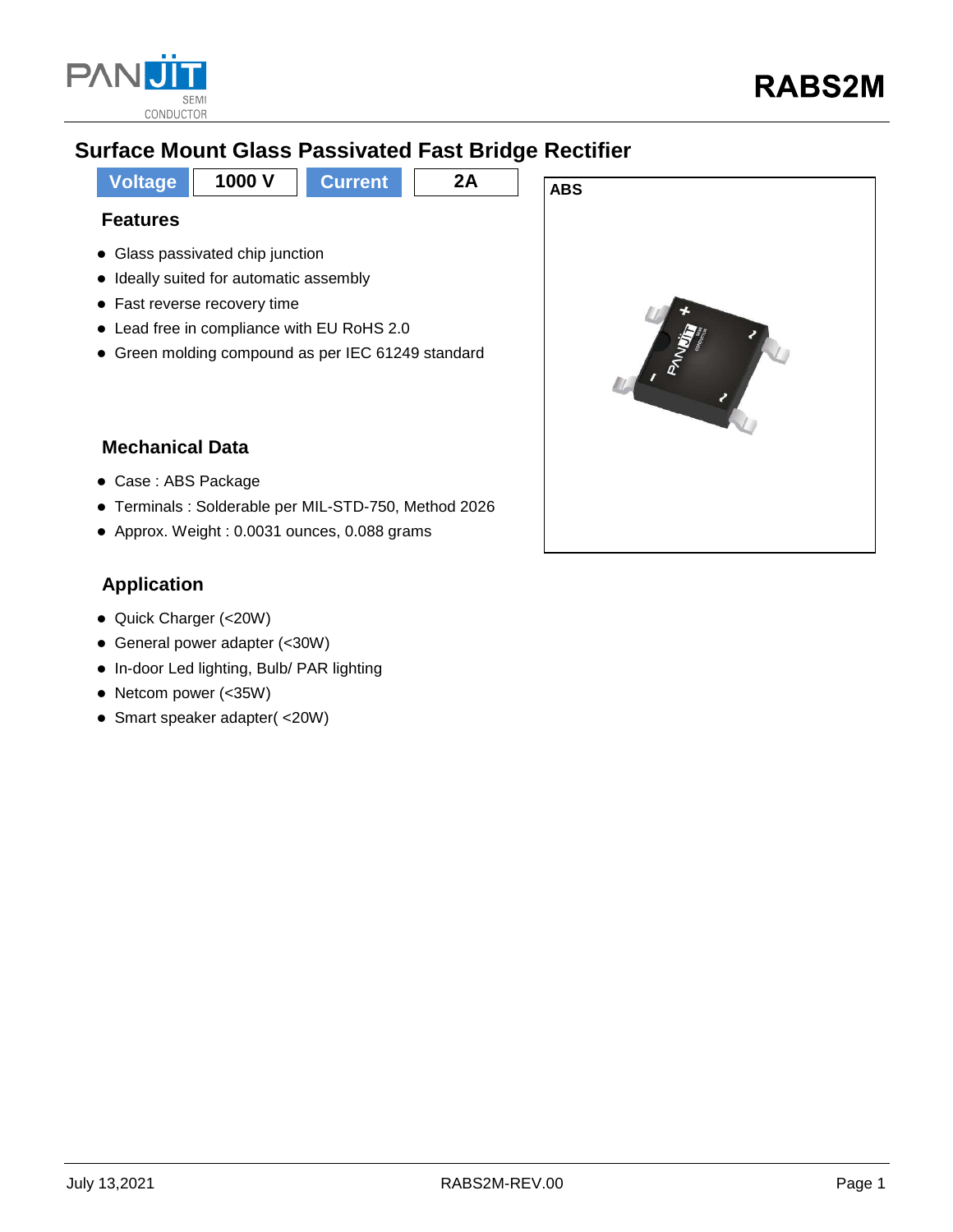

### **Maximum Ratings and Thermal Characteristics** (TA= 25 °C unless otherwise noted)

| <b>PARAMETER</b>                                                                                                                                 | <b>SYMBOL</b>           | <b>LIMIT</b> | <b>UNITS</b>     |
|--------------------------------------------------------------------------------------------------------------------------------------------------|-------------------------|--------------|------------------|
| Maximum Repetitive Peak Reverse Voltage                                                                                                          | <b>V</b> <sub>RRM</sub> | 1000         | V                |
| Maximum RMS Voltage                                                                                                                              | VRMS                    | 700          | V                |
| Maximum DC Blocking Voltage                                                                                                                      | $V_{DC}$                | 1000         | V                |
| Maximum Average Forward Current                                                                                                                  | F(AV)                   | 2            | A                |
| Peak Forward Surge Current: 8.3 ms Single Half Sine-<br>@ T <sub>A</sub> = 25 °C<br>Wave Superimposed On Rated Load<br>@ T <sub>A</sub> = 125 °C | <b>IFSM</b>             | 50<br>40     | A                |
| Peak Forward Surge Current: 1.0 ms Single Half Sine-<br>@ T <sub>A</sub> = 25 °C<br>Wave Superimposed On Rated Load<br>@ T <sub>A</sub> = 125 °C | <b>IFSM</b>             | 100<br>80    | A                |
| $12$ t rating for fusing ( t = 8.3ms)                                                                                                            | $12$ t                  | 10.4         | A <sup>2</sup> S |
| <b>Typical Junction Capacitance</b><br>Measured at 1 MHZ And Applied $V_R = 4$ V (Note 1)                                                        | $C_{J}$                 | 30           | рF               |
| Maximum Reverse Recovery Time (Note 3)                                                                                                           | Trr                     | 500          | ns               |
| (Note 2)<br><b>Typical Thermal Resistance</b>                                                                                                    | $R_{\theta$ J $C}$      | 28           | °C⁄W             |
| <b>Operating Junction Temperature Range</b>                                                                                                      | ΤJ                      | $-55 - 150$  | $\rm ^{o}C$      |
| Storage Temperature Range                                                                                                                        | <b>T</b> <sub>STG</sub> | $-55 - 150$  | ∘C               |

### **Electrical Characteristics** (T<sub>A</sub> = 25 °C unless otherwise noted)

| <b>PARAMETER</b>       | <b>SYMBOL</b> | <b>TEST CONDITION</b>       | MIN.                     | TYP. | MAX. | <b>UNITS</b> |  |
|------------------------|---------------|-----------------------------|--------------------------|------|------|--------------|--|
| <b>Forward Voltage</b> | V⊧            | IF = 2 A. TJ = 25 °C        |                          |      |      |              |  |
| <b>Reverse Current</b> | <b>IR</b>     | $V_R = 1000 V, T_J = 25 °C$ | $\overline{\phantom{0}}$ |      |      |              |  |
|                        |               | $V_R$ = 1000 V,TJ= 125 °C   |                          |      | 200  | uA           |  |

NOTES :

- 1. Measured at 1MHz and applied reverse voltage of 4 V D.C
- 2. Mounted on a FR4,100x100x1.6mm ,2oz copper pad area
- 3. Measured with  $I_F = 0.5$  A,  $I_{R} = 1$  A,  $I_{RR} = 0.25$  A.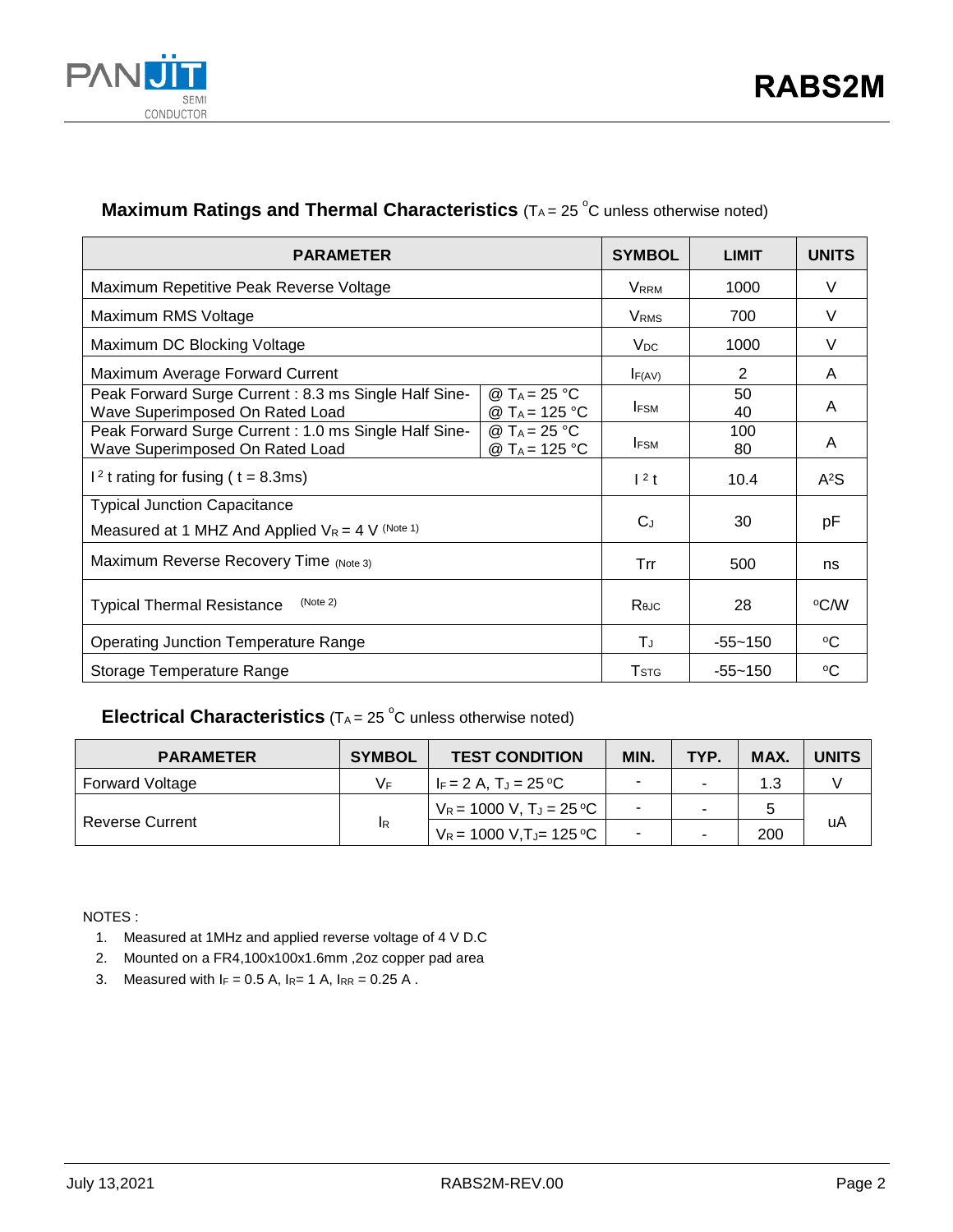

# **RABS2M**

#### **TYPICAL CHARACTERISTIC CURVES**



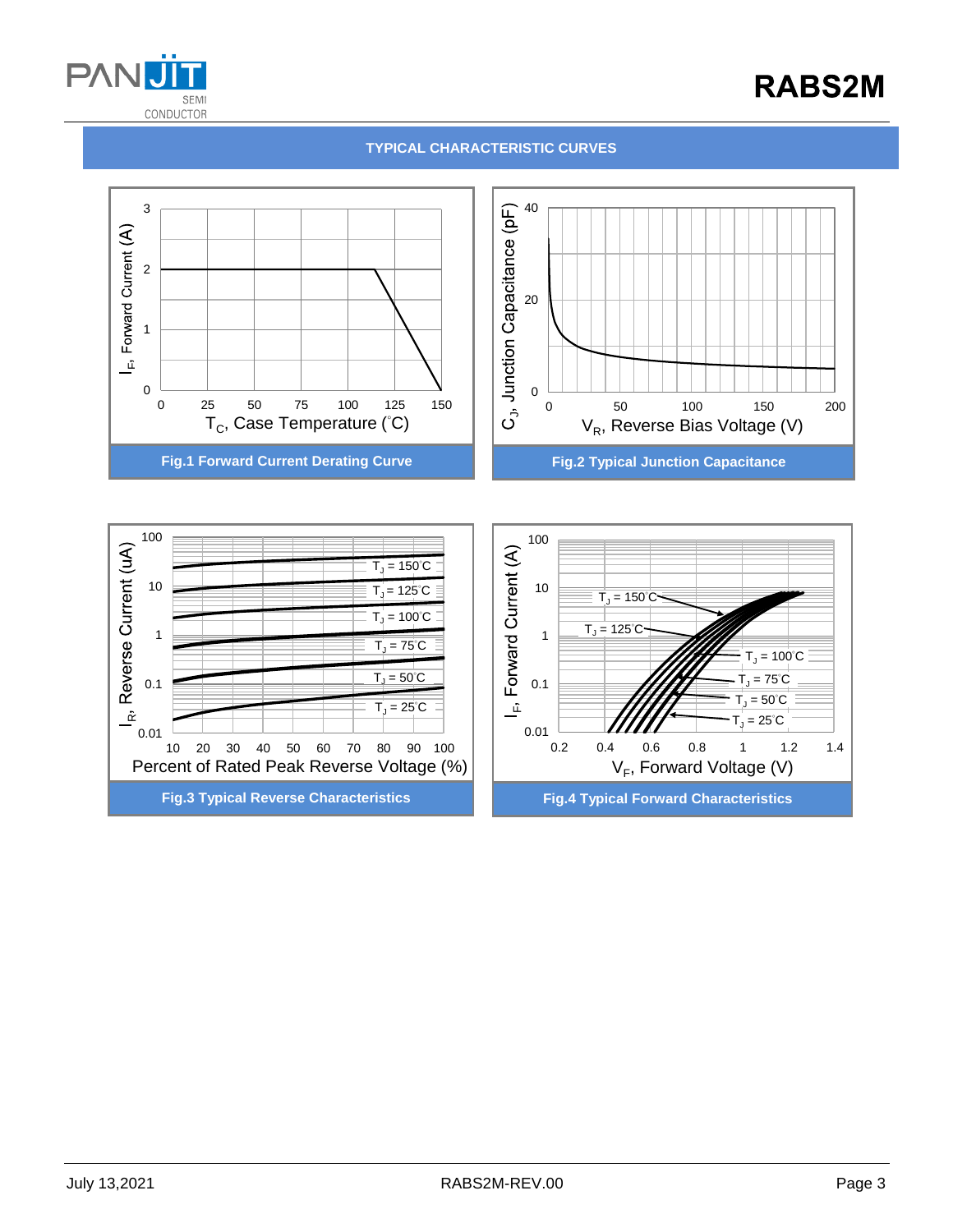

### **Part No. Packing Code Version**

| <b>Part No. Packing Code</b> | Package Type | <b>Packing Type</b> | <b>Marking</b> |
|------------------------------|--------------|---------------------|----------------|
| RABS2M R2 00101              | ABS          | 4K pcs / 13" reel   | RABS2M         |

## **Packaging Information & Mounting Pad Layout**